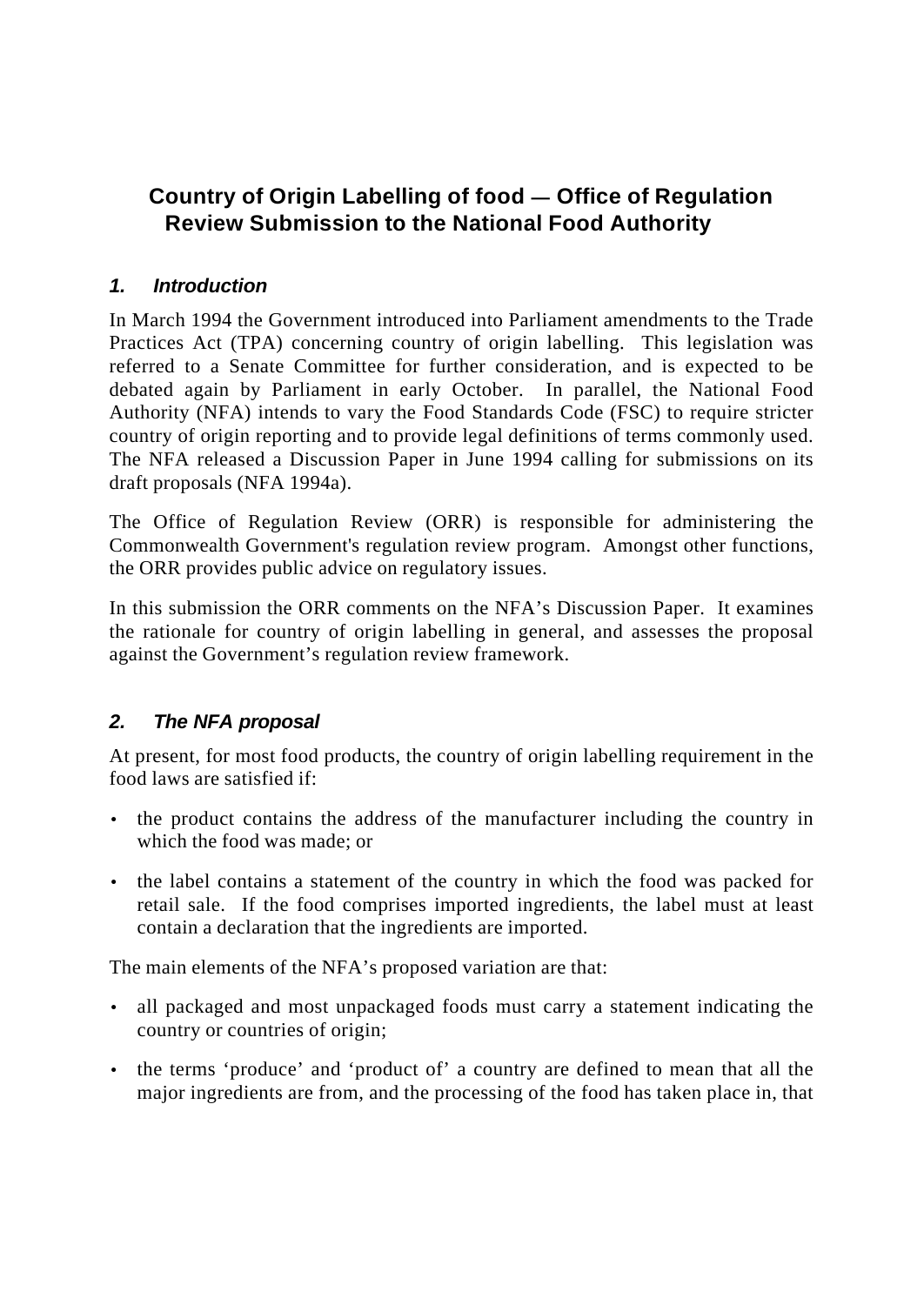country (a major ingredient is defined as an ingredient comprising 5 percent or more of the product by weight);

• the term 'made in' a country can only be used if the food has obtained in that country those qualities which are its essential qualities in the minds of consumers.

While the draft variations are broadly consistent with the Government's proposed TPA amendments, they **make country of origin reporting mandatory and also seek to extend the country of origin regime to all imported food and to unpackaged food**.

# *3. Government policy on regulation*

The Commonwealth Government's general policy on regulation is to encourage 'minimum effective regulation'. Under the policy, a particular regulation will be supported only where a well defined social or economic problem exists, where other means of solution such as market mechanisms or self-regulation are inappropriate, and where expected benefits exceed likely costs. The policy does not prescribe what type of regulation should be used in particular circumstances. Rather, it sets out principles and analytical requirements to be followed in the development of regulation. In considering regulation relevant issues include:

- what are the primary objectives of the regulation?
- how do alternative mechanisms for achieving the objective compare?
- do the benefits of regulation exceed its costs?

It is against such a framework that the NFA's proposals have been evaluated by the ORR.

### *4. Objectives of country of origin labelling*

The NFA links its proposed variations primarily with the second objective of the NFA Act — 'the provision of adequate information relating to food to enable consumers to make informed choices and prevent fraud and deception'.

There are two parts to this objective: informing consumers and preventing fraud and deception. The draft variations appear to be primarily aimed at fulfilling the first part — providing information that is useful to consumers. Preventing fraud and deception is an important goal for government policy, but it is already an offence under Section 53 of the TPA which proscribes 'false and misleading claims'. The courts have been involved in specific cases of misleading food labelling, and the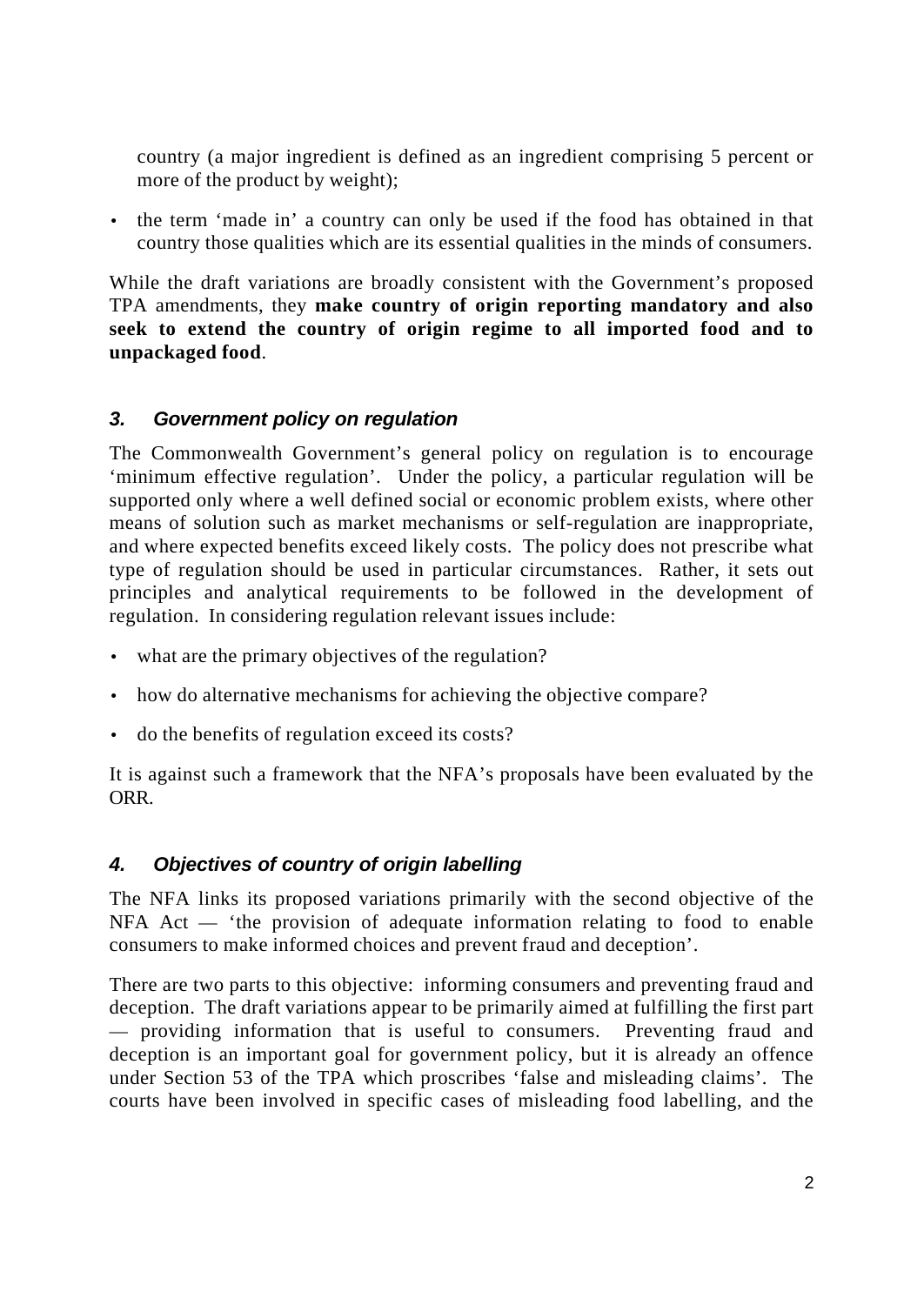draft variations in themselves would not reduce the number of intentionally misleading claims.

Another aspect of the objective is the underlying rationale for providing information. In the case of nutrient labelling, the information provided allows consumers to make informed choices, but it also fulfils a health function. Some consumers need avoid certain ingredients, even in minute quantities; detailed ingredient labelling allows them to do this. As the Discussion Paper makes explicit, however, a health rationale is not present in the case of country of origin labelling. Country of origin information might be regarded as necessary because some consumers desire such information. The use to which the information is put will vary: consumers may want to seek out, or avoid, products from certain countries; or the most often cited use, they might want to 'buy Australian.'

### *5. Economic rationale for country of origin regulation*

The availability of accurate and relevant information about products is important for the efficient functioning of markets. Regulation of country of origin hinges on the argument that unregulated markets fail to deliver the appropriate amount of information to consumers. Failure would obviously occur if deception were not illegal. Firms could make false claims which consumers would have no way of verifying. However, in Australia, as in nearly all other countries, such practices are illegal.

In the face of a general prohibition on misleading claims, and appropriate policing and sanctions, there is no obvious failure in the market to provide consumers with the country of origin information they desire. Firms have a strong incentive to satisfy all consumer requirements with respect to a particular product, including their information requirement. If consumers base purchasing decisions partially or exclusively on a particular feature of a product, such as its origin, firms that possess the desirable feature have a strong incentive to disclose it on the label.<sup>1</sup> Consumers choosing between products are unlikely to buy a brand that contains no information about what they consider to be a desirable attribute. If a consumer wants an 'Australian' product, the absence of such information on one brand will lead them to seek a brand that is 'Australian'. Firms therefore have a commercial incentive to invest in discovering consumers' information requirements and testing their reaction to new products and messages. Similarly, firms that have made a significant investment in establishing a brand-name in a market may be reluctant to risk this investment by making statements that are ambiguous or even potentially misleading.

 $\overline{a}$ 1 If firms consider that independent verifications of their claims is useful they can, for a fee, use the logo of the Advance Australia Foundation.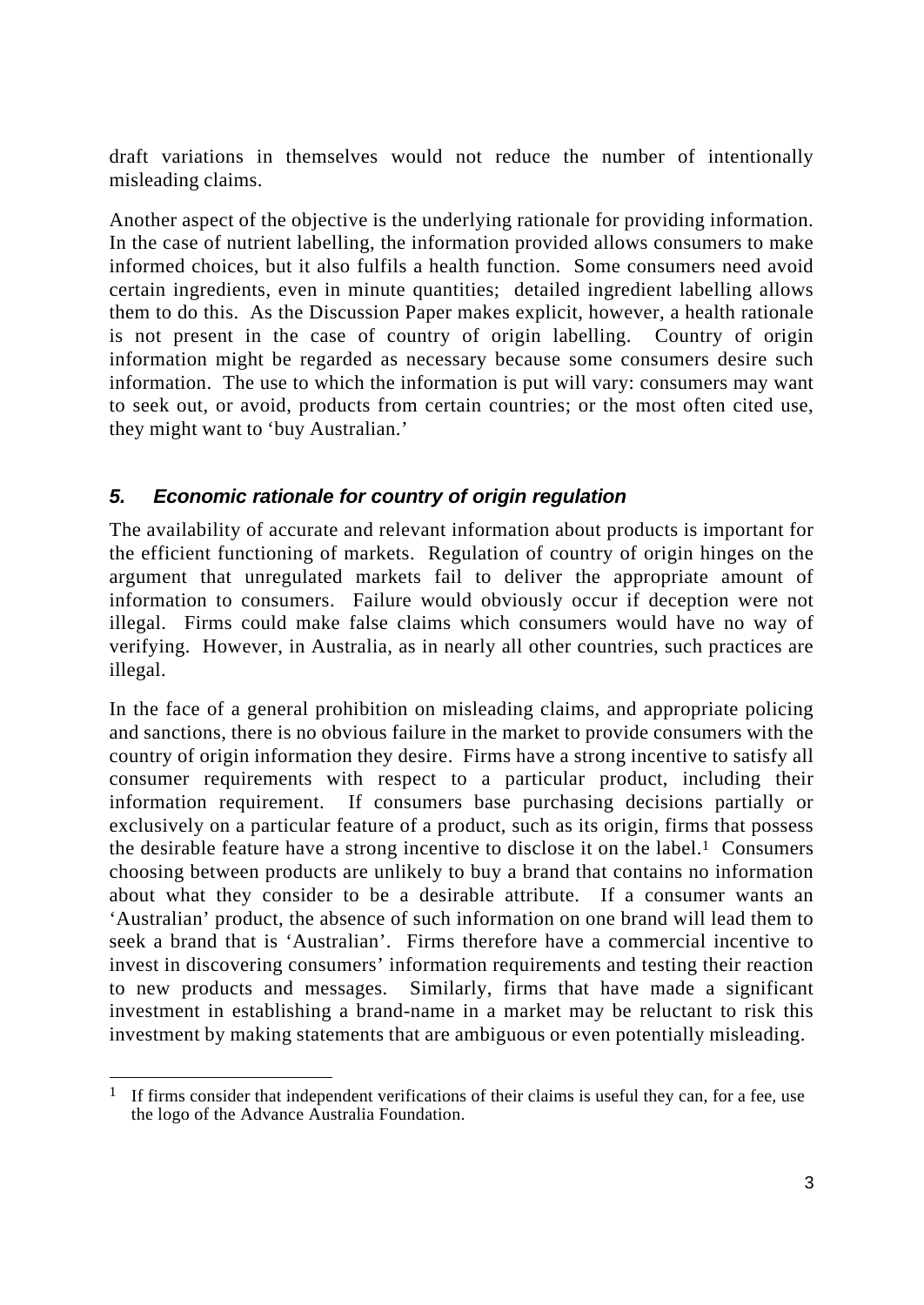The Discussion Paper provides some evidence, however, that despite the large amount of information provided voluntarily by firms on the country of origin of products, some consumers are confused by origin descriptions, and may be misled. For instance, some consumers may be purchasing products which they believe have been produced in Australia from Australian ingredients whereas in fact there may be some imported content. This confusion arises because terms such as 'Product of Australia', and 'Made in Australia' can be interpreted differently by different consumers, different firms and the courts. There need not be an intention to mislead by any party. A food producer's interpretation as reflected on the label may be fully consistent with that adopted in case law by the courts, but may still convey a different message to some consumers.

If such confusion over meaning was causing widespread problems to consumers there might be a basis for government to clearly and accurately define what country of origin descriptors mean. Whether regulation is warranted depends on three factors:

- the scale of the problem;
- whether government action can eliminate confusion; and
- whether the benefits to the community of doing so outweigh the costs.

The following sections analyse whether the NFA's proposals are desirable given these considerations.

### *6. The scale of the problem*

Estimating the extent to which the current framework for country of origin labelling does not meet consumers' needs has a number of dimensions, but is primarily dependent on:

- the priority consumers place upon such labelling; and
- the level of misinterpretation or dissatisfaction among consumers who use country of origin information.

**The Discussion Paper does not demonstrate that the existing country of origin labelling arrangements are of major concern to consumers as a whole, or specifically to consumers who use the information.** While consultation has been extensive, the NFA has not produced sufficient evidence to justify changing the food code. As the Paper says: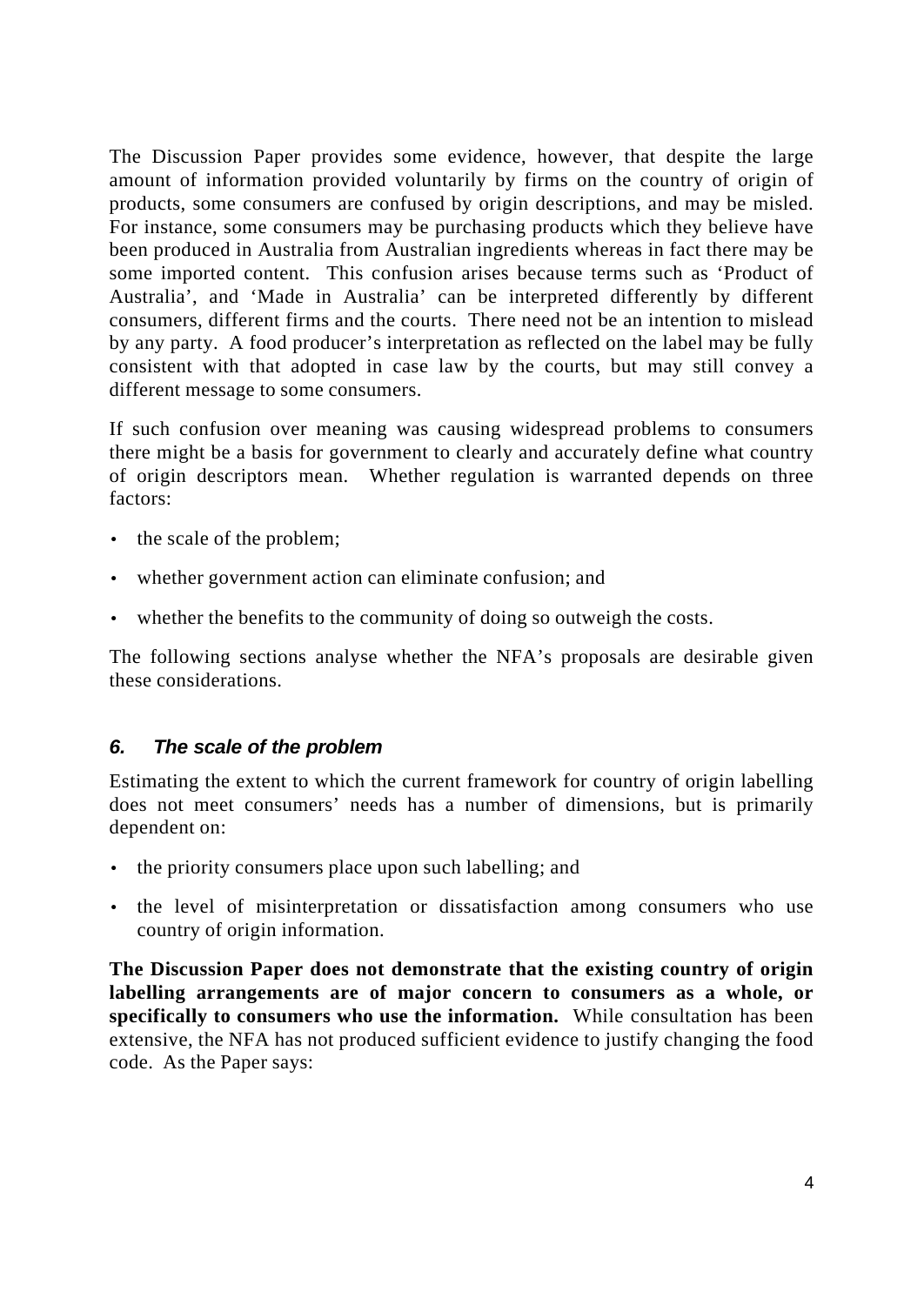there is very little in the way of independent and objective data available to the Authority which can be used to gauge the consumer viewpoint with any confidence.  $(p. 19)$ 

There is, however, a range of more limited evidence available in the absence of comprehensive data. This evidence comes from three main sources; that of the limited survey carried out for the Federal Bureau of Consumer Affairs (FBCA) (Riley Research 1993), the number of identified cases of misinterpretation or confusion, and the level of concern shown by consumers and governments in other countries.

#### *Survey data*

According to the Discussion Paper, the FBCA survey conducted in 1993 found that:

'there is a high level of confusion and cynicism amongst consumers about country of origin labelling. The attitudes of consumers were said to be influenced by the (then) recent media coverage of alleged malpractices and suggestions that the present law could easily be bypassed'.(p.19)

The Discussion Paper describes the media coverage that influenced consumers as 'in some cases uninformed or positively misleading' and states that the consumer perception is that goods were being imported and then labelled as originating in Australia. It is difficult to determine how much consumer confusion should be attributed to the media, but even if the consumer perception was correct it does not imply that there should be more prescriptive regulation but, rather, that there should be stricter enforcement of the current laws to prevent obvious examples of fraudulent claims.

Notwithstanding the potential bias caused by inaccurate reporting, the FBCA survey also questioned the extent to which country of origin labelling was a priority for consumers. It stated that:

'buying Australian' is of variable (and not especially primary) importance in the consumers' decision processes to purchase most goods - price rules in many cases'. (Riley Research Pty Ltd, 1993)

It also stated that, in addition to being confused and cynical, as was reported in the Discussion Paper, consumers were **'non-caring for the most part**.' Overall the survey results are equivocal at best, and certainly do not demonstrate a necessity for government action in the form of prescriptive regulation.

The Discussion Paper also cited a survey conducted by the CSIRO that found that 'a majority of consumers want country of origin information'. That is not to say, however, that consumers are unhappy with the information they already receive, or that they desire a change to the current regime.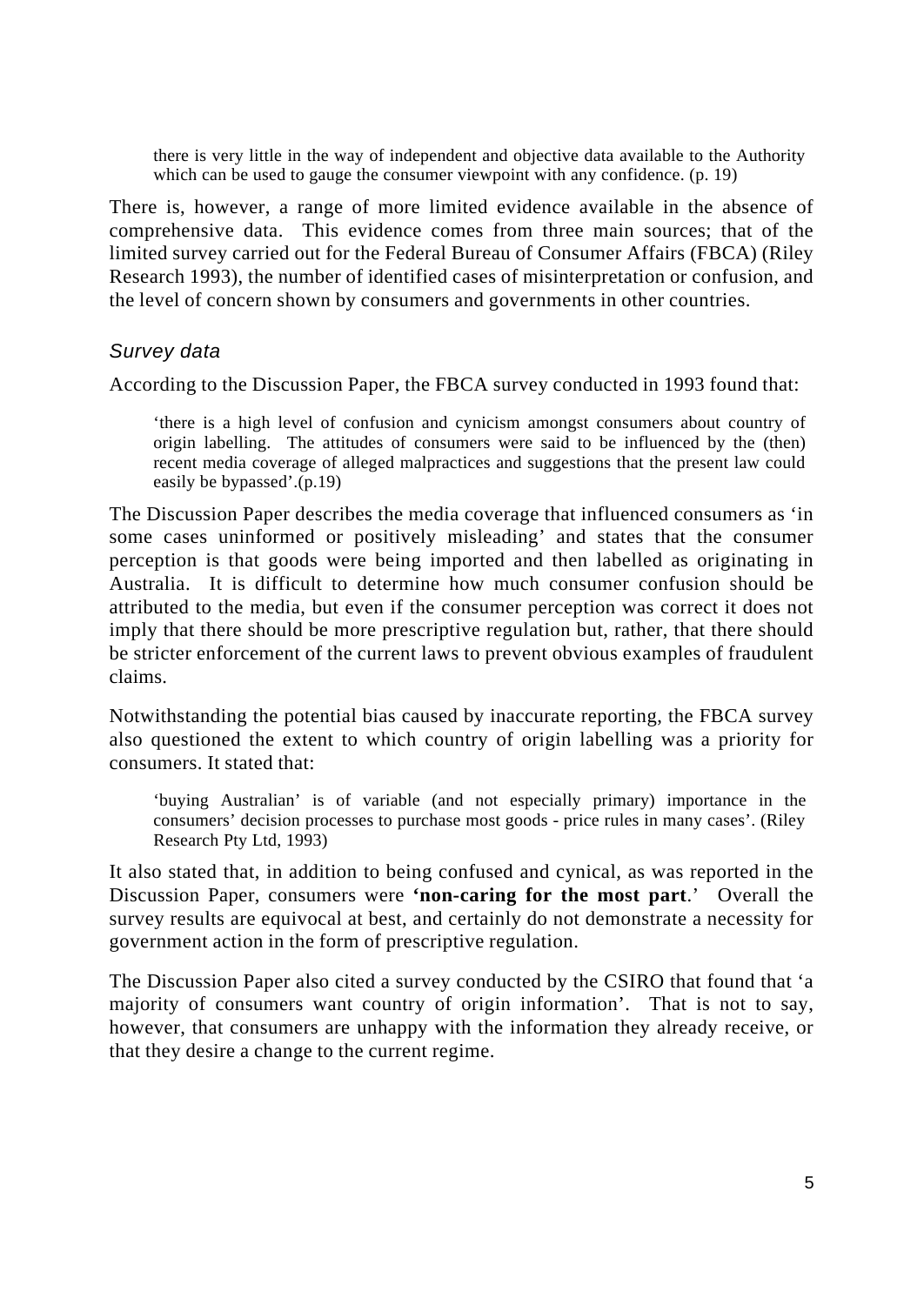#### *Evidence of consumer confusion*

If there were many cases where consumers were 'deceived' by labels, that may illustrate general dissatisfaction with the current regime. However, the Discussion Paper notes that:

Few instances of specific alleged malpractice have been identified to the Authority, although the media coverage of the subject has at times given the impression that false and misleading country of origin labelling is endemic. (p.20)

Again this is not supportive of the contention that there is widespread consumer dissatisfaction, especially since consumer reaction is partly a result of inaccurate media reporting at the time. Even if prosecutions proved difficult, it would be expected that allegations against products would be reported if consumers or rival firms suspected labels were misleading or confusing. Rival firms have both the detailed market knowledge and the commercial incentive to take action where they suspect a competitor is making misleading claims.

#### *Overseas experience*

Finally, in considering the extent of the demand for country of origin labelling, overseas experience provides a useful source of information. While on some issues Australia may have unique concerns, it is rare in the area of consumer protection that similar problems are not encountered in other industrialised countries. However, as the *Report of the Working Groups on Country of Origin Labelling of Consumer Products* (Commonwealth Working Group 1993) and the Discussion Paper make clear, the NFA proposals and TPA amendments go far beyond that of other industrial countries. As the Discussion Paper states:

no other countries are known to regulate country of origin labelling to the extent that Australia does. (p.22)

Most other developed countries either do not consider country of origin labelling to be a consumer protection issue, or require the label to state in which country the 'last substantial production operation was performed'. The much more demanding regulations proposed for Australia have not been justified on the basis that a large scale problem exists, by either evidence or argument, in the Discussion Paper.

**The ORR draws attention to the fact that the NFA is proposing such a fundamental change to country of origin labelling without providing substantial evidence that such a change is sought by consumers.** If, in fact, any modification to current arrangements is required, the available information suggests that stricter enforcement of existing arrangements, possibly coupled with additional penalties, would overcome much of the perception in the community of widespread use of misleading labelling.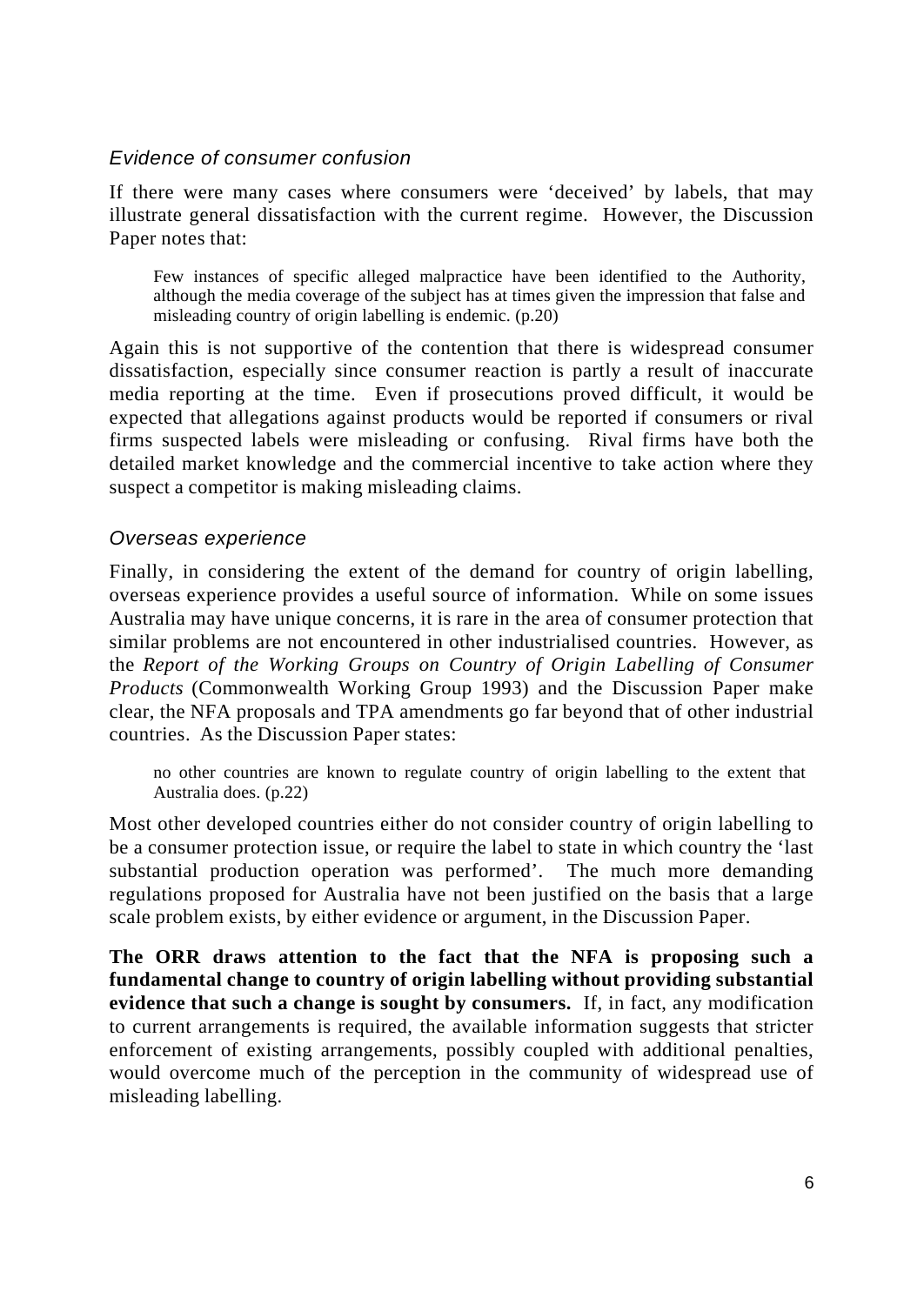# *7. The benefits of specific regulation — can it overcome potential confusion?*

Another aspect of the country of origin labelling issue is the scope for Government regulation to yield net benefits to the community, assuming there are well substantiated concerns. Identifying a problem is not a sufficient condition for regulation. It must be a problem that regulation can effectively overcome. **The ORR does not consider that attempts to remove supposed confusion associated with country of origin labelling will be successful if this is done by mandating a particular meaning to particular terms.**

One issue is an attempt to give particular meanings to phrases that do not necessarily have a strict meaning currently in the community. The NFA's and FBCA's research has identified a large number of descriptions that convey information about a product's origin. These include 'Manufactured in Australia', 'Made in Australia', 'Product of Australia', 'Designed in Australia', and 'Processed in Australia'. There are many facets as to what constitutes an 'Australian Product'. The diversity in current depictions of origin suggests the narrow range of mandated descriptions will have no generally accepted meaning. Even in the case of simple essences, such as wine made in Australia, it may well be marketed in an imported bottle — is it an Australian product?

Defining the origin of food is particularly problematic. This is best illustrated by the definition of 'Made In Australia' in the NFA's proposals. The term can only be used where a product obtains its 'essential character' in Australia.The *Working Group on Country of Origin Labelling of Consumer Products* doubted whether this test could be applied satisfactorily to food*.* Using bacon and peanut butter as examples, the Working Group asked (p.15):

Is the essential characteristic of bacon the pigmeat or the smoking? Is the essential characteristic of peanut butter the peanuts or its spreadable form? Views can differ dramatically on these questions, illustrating the difficulty of applying the test to food with any consistency.

If the essential characteristic is in the ingredient, then the manufacturers of these products using imported ingredients cannot label their goods 'Made in Australia'. If the essential characteristic is always in the final product, in the form in which it is bought by consumers, then the test is meaningless because all food items, except for those imported in final form, can be labelled 'Made in Australia.'

The NFA says these definitional problems will be avoided by further defining what essential character means through yet-to-be released guidelines. There are two main problems with this approach. Firstly, the guidelines are likely to themselves be open to differing interpretations. Secondly, whatever meaning the guidelines do give will be essentially arbitrary, with the NFA forced to pick one of the various different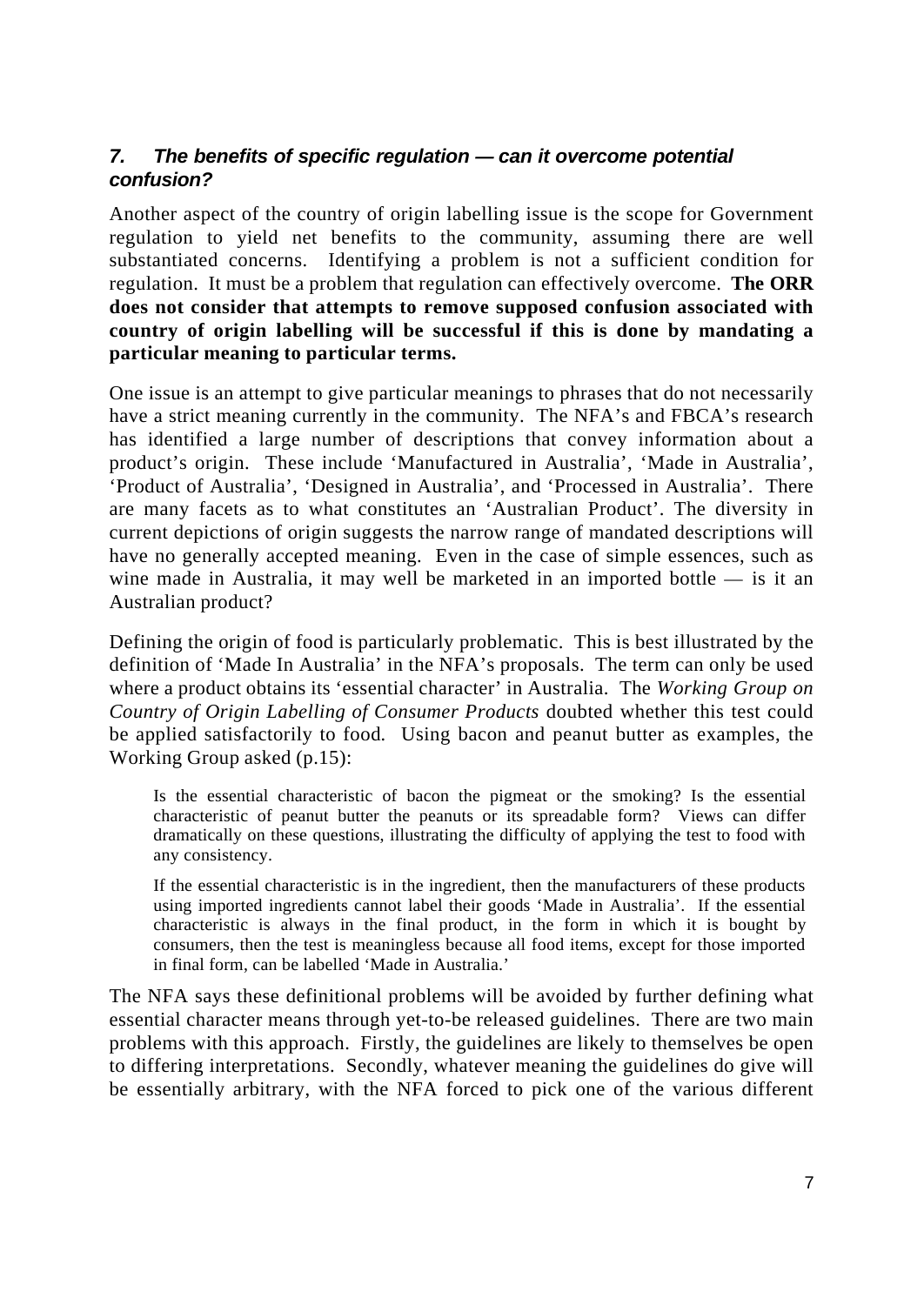interpretations of essential character, and therefore may not be widely understood in the community.

The NFA's proposed solution to such difficulties is to provide education to the community as to the meaning that has been given to certain phrases. However, it is unlikely that even an extensive education campaign will be successful given that chosen meanings of the descriptors may not correlate with the meanings different consumers naturally place on them. The complexity of discussion in the Discussion Paper over fine variances in meaning of different descriptors, and the lack of an accepted meanings among those closely involved with the issue, itself indicates that **it may be very difficult to convey a simple message as part of an education campaign without misleading consumers. If experts cannot agree on a meaning, what hope has the consumer!**

The second difficulty is that the assignment of meanings to descriptors (even if they were understood) assumes that the NFA understands exactly what type of information consumers are seeking. The 'Made in Australia' definition again illustrates the problems this could raise. The 'essential character' test is one possible test of 'Australian-ness' and the one favoured by the courts and the Trade Practices Commission (TPC), but it is not the only possible test. The proportion of Australian value added is another test of 'Australian-ness'. The Advance Australia Foundation uses slightly different criteria again2. Products could rate differently under different tests. It is not clear whether a consumer would prefer to receive information on the 'essential character' of a product or its value added. If the consumer is 'buying Australian' in an attempt to support Australian industry and Australian jobs it is possible that he/she will want to judge products on their level of Australian value added rather than whether their 'essential character' was obtained in Australia.

Similarly, from the little research undertaken it appears some consumers want to know if a firm is Australian owned; regardless of ingredients they want to know 'where the profits go'. A concentration on the ingredients or processing as the basis of Australian-ness ignores ownership.

Yet another dimension of Australian-ness is whether the capital equipment used is imported, particularly if its application accounts for a substantial part of the cost of processing.

 $\overline{a}$ 2 According to the Working Group Report to qualify to use the Australian Made certification mark, the major component of the good must be of Australian origin and at least 75% of the cost of producing the product must be incurred in Australia. Under special circumstances a product which has local content of between 50% and 75% of the cost of production may be considered for licensing.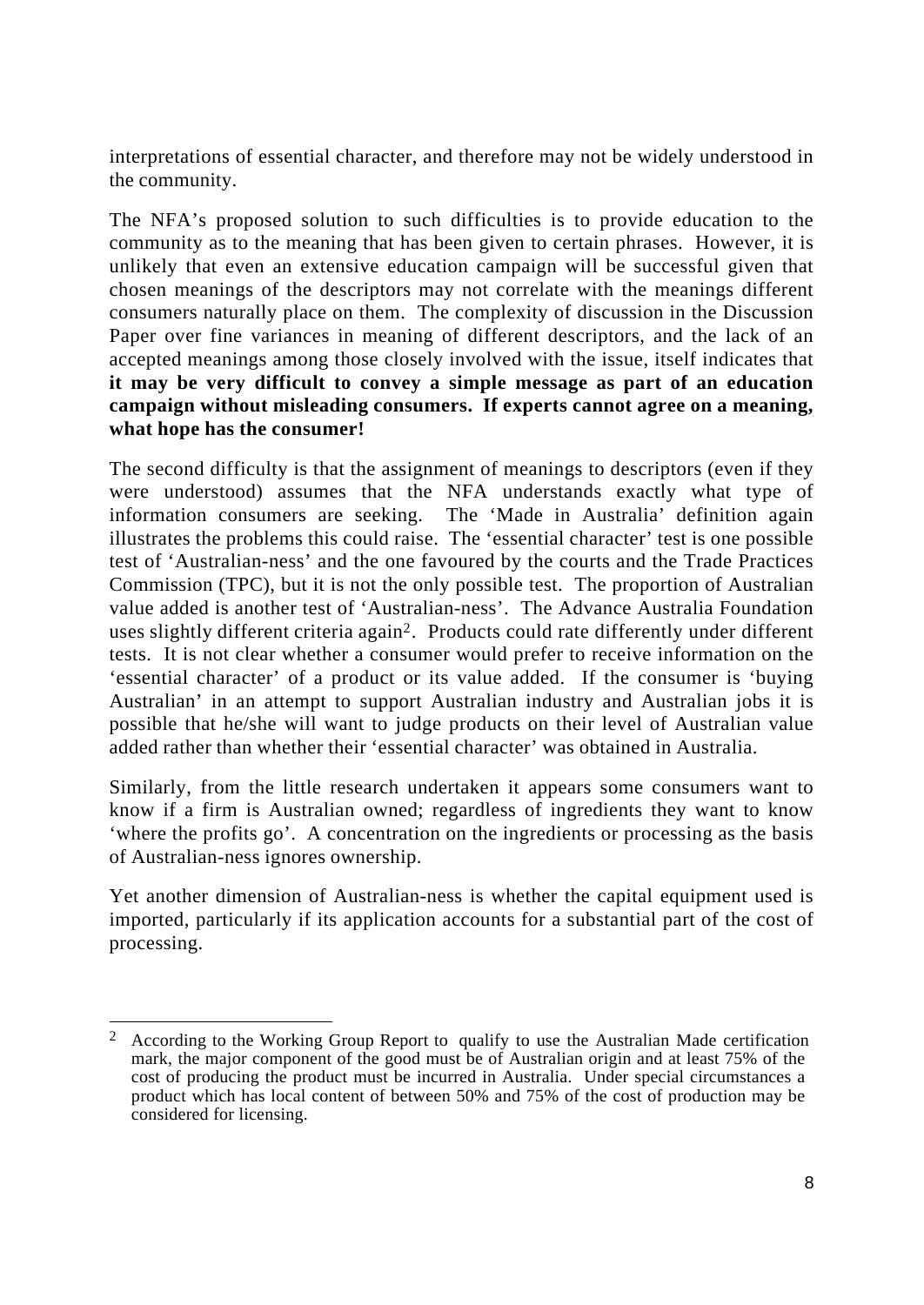The ORR does not wish to suggest that one test is better than another, or that the NFA should consider an additional ownership labelling requirement. Rather, it raises these issues to illustrate the difficulty faced by the NFA in determining what is in the mind of the typical consumer. Indeed, it is true to say that there is no typical consumer: hence the diversity of products demanded and the diverse attributes sought within those products. Ascribing particular meanings to a limited number of country of origin descriptors may satisfy the information needs of some consumers but create confusion for others.

### *8. Specific regulation versus general regulation*

The Discussion Paper argues that specific regulation is preferable to the provisions of the TPA. It says that the TPC has been reluctant to use the general provisions, both because of a lack of resources and the difficulty of obtaining conclusive evidence. Moreover it states that the courts would prefer specific regulation to more general provisions.

Whether particular rules are best handled by the courts or through specific regulation is a complex matter. **It is clear, however, that lack of enforcement of the general provision is not a reason in itself to enact specific regulation**. Without an increase in the resources for enforcement, a specific regulation is unlikely to be more effective than general provisions.

Supplementing common law with specific regulation can have advantages in removing uncertainty over definitions adopted by the courts over time, thereby giving greater certainty to both producer and consumer. This is most likely where it is possible to convert a court definition into a regulation that is clear and unambiguous.

In the case of country of origin labelling, as stressed above, it is unlikely that mandated descriptors will have unambiguous meaning in the minds of consumers. In addition, a specific regulation would not remove the necessity for interpretation if the regulation employs concepts such as the 'essential character test'. In this situation court definitions as to what is false and misleading may provide a degree of flexibility which descriptors enshrined in regulations could not have. **Under these circumstances, the ORR favours the use of general provisions.**

# *9. Alternative approaches*

**The Discussion Paper does not give adequate attention to the advantages and disadvantages of alternative approaches compared to specific regulation.** One alternative to prescriptive regulation, which is given little attention, is the NFA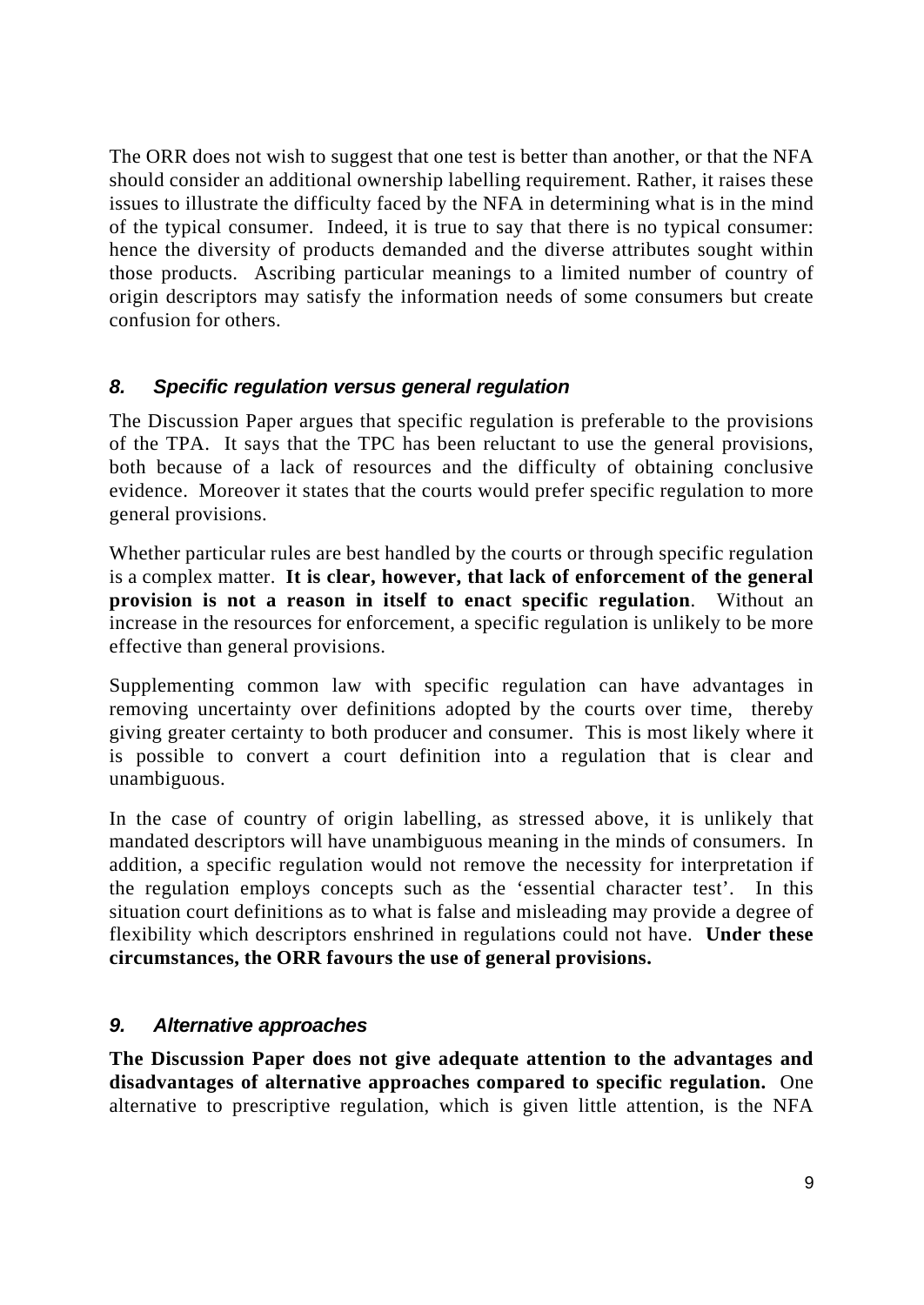working with industry to develop self regulating codes of practice on origin labelling. While voluntary industry codes will encounter the same definitional problems as government attempts to standardise descriptors, they could achieve greater consistency in country of origin labelling without legally requiring firms to use descriptors that may not be appropriate to their particular product or the information requirement of their consumers. In its *Background Paper on the Review of the Food Standards Code* (NFA 1994b, p.24), the NFA identifies some advantages of industry codes that are particularly relevant to this case:

- codes of practice can be cost effective compared with regulation;
- appropriately designed and administered industry codes of practice can provide the flexibility necessary for product innovation, diversification, and development, and can be more easily and quickly changed to suit changing circumstances; and
- full implementation of codes of practice by industry can more effectively address consumer complaints than can enforcement of regulations via government agencies.

The NFA, nevertheless, rejects this approach because of the 'apparent consumer dissatisfaction' with present labelling of foods. As argued above, such dissatisfaction may be more apparent than real and is related to a perceived lack of enforcement of current arrangements. Voluntary codes of practice are not inconsistent with greater enforcement of general 'false and misleading' provisions.

Another alternative is issuing (or reissuing) of guidelines by the TPC. This would provide more certainty as to what is likely to be interpreted as false or misleading, but still leave room for flexibility depending on the circumstances of a case. Such an approach has been applied by the TPC in the consumer protection area when it released *Guidelines for Environmental Claims in Marketing* in 1992 to provide specific guidance to producers and consumers about interpreting what constituted false and misleading claims in relation to labels which contained environmental claims. The ORR draws attention to the fact that the use of guidelines was acceptable in the case of such a high profile environmental issue, but seems to be given little consideration as an option in the case of country of origin labelling.

### *10. Costs of the NFA's proposals*

The Discussion Paper has not dealt adequately with the potential costs of the NFA's proposed variations to the food standards code. The scheme will increase costs for:

- Australian firms, especially importers;
- consumers; and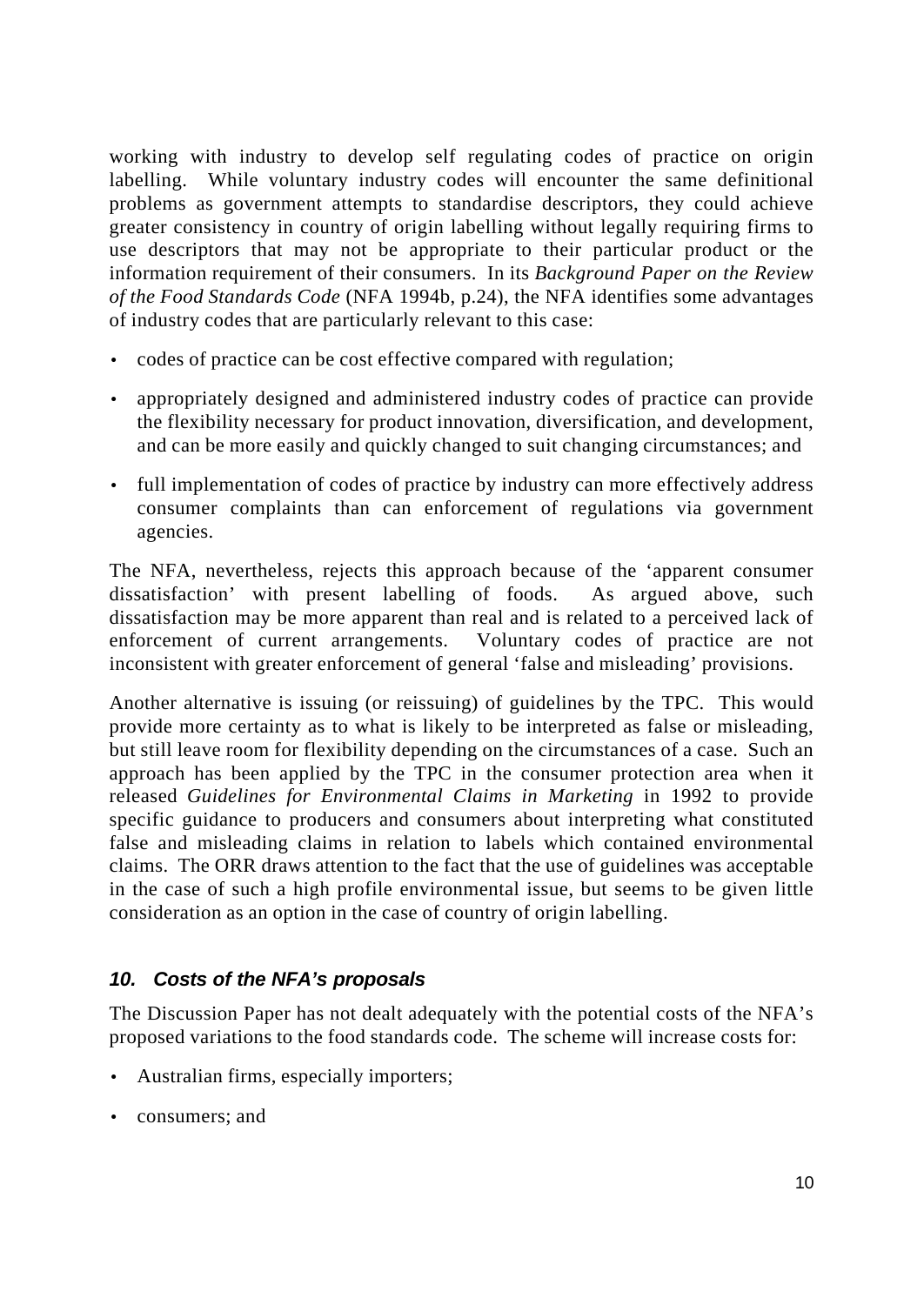• taxpayers, through increased expenditure by the Commonwealth and State Governments.

# *Australian firms*

The Discussion Paper recognises that costs will be imposed on Australian firms and these will be passed onto consumers. While it would be helpful if the affected firms or industry associations provided estimates of the cost of the labelling changes, their failure to do should not absolve the NFA from making its own estimates based on reasonable assumptions.

**The costs to Australian firms are not, however, confined to relabelling**. For instance, if a product contains an imported ingredient that is 6 per cent by weight, it could not be described as 'Product of Australia'. It may be penalised, somewhat arbitrarily, in comparison with an alternative product using only 4 per cent imported ingredients.

On the proposal to extend the provisions to unpackaged products, the ORR considers that the same arguments used in the Discussion Paper against applying the provisions to meat may apply to unpackaged foods. With meat, the paper concludes that given the low level of imports it is not worth the effort. In the case of unpackaged foods, the amount imported may also be very small. Only 7-8 percent of *all* food is imported, and most of this is packaged or used in manufacture of other food. Well over 90 percent of unpackaged food, therefore, is Australian. **Requiring all retailers of unpackaged food to put up signs saying food is Australian unless otherwise stated, may be a simple case of overkill.**

# *Importing firms*

Extending the country of origin labelling requirements to imported food is the most significant difference between the TPA amendments and NFA proposals. It is also the element of the draft variations that entails the highest costs. Exports of food products to Australia would comprise a very small proportion of most producers' total production. Requiring a different country of origin label for the Australian share, would involve high costs for either the exporter or the Australian importer. Ultimately Australian food consumers will pay these costs, either through higher prices or reduced choice if it becomes uneconomic to export to Australia. **Such a requirement is anti-competitive and would constitute a significant non-tariff barrier to trade.**

Other agencies are better qualified than the ORR to comment on the consistency of the proposals with GATT obligations. The ORR notes, however, that because the requirement would have an anti-competitive effect, it would certainly be seen (and is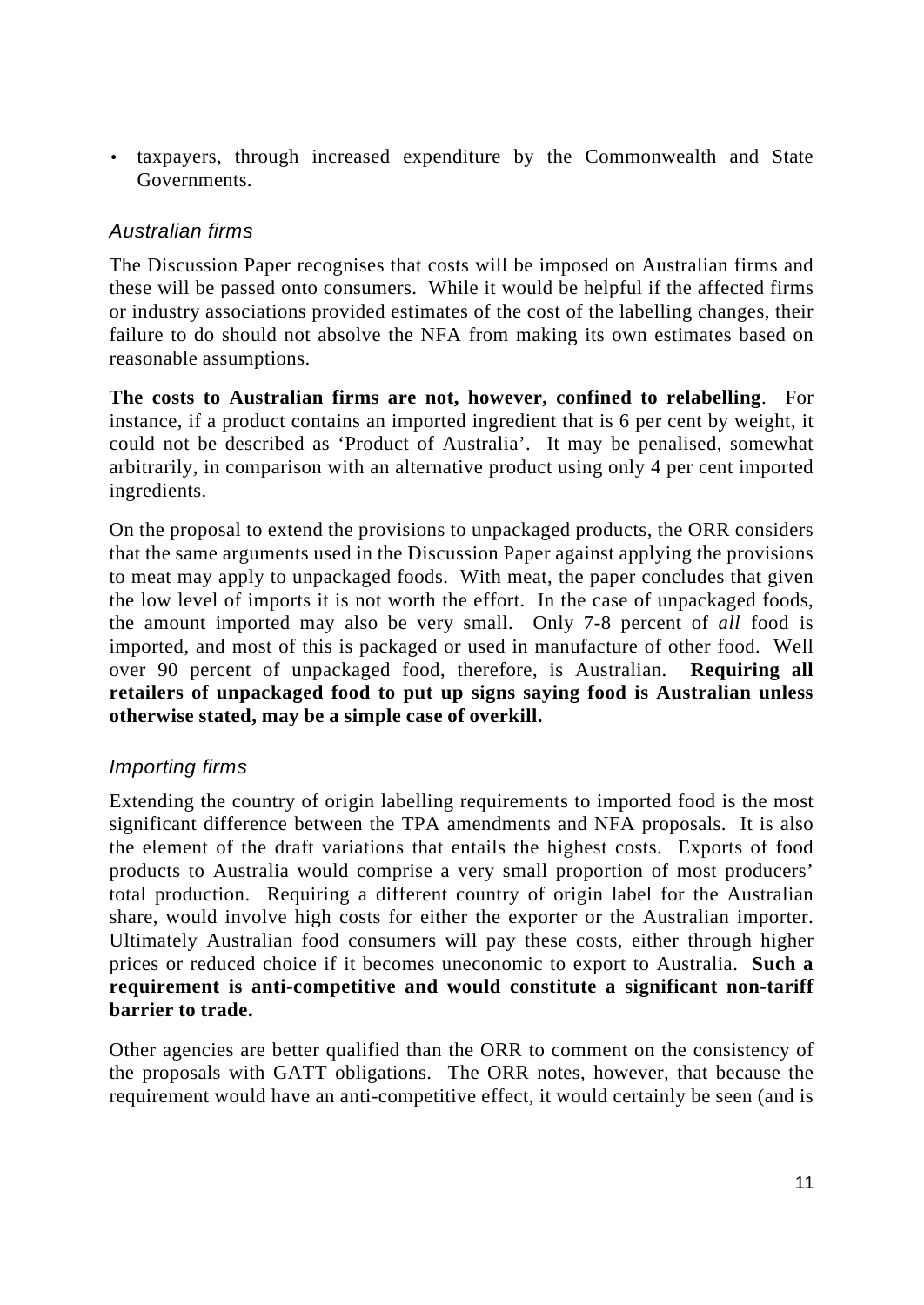already being seen) by our trading partners as contrary to liberal trade principles. The cost of such perceptions is potentially high, either directly through retaliation, or indirectly through damage to Australia's relatively good standing in international trade fora.

# *Consumers*

Increased costs will be passed on to consumers in higher prices or restricted product choice. All consumers will bear these costs, yet if they benefit at all, it will not be equally. The only consumers who will benefit are those who:

- seek country of origin information; and
- are not happy with the information content of the current arrangements (as distinct from the enforcement of the current 'false and misleading' provisions); and
- whose information requirement regarding country of origin aligns with that contained in the proposed standard.

This situation raises the question of whether spreading the additional costs among all consumers is equitable.

### *Government*

The costs to government are the most direct and include costs to the NFA, of state government enforcement and of the education campaign. The Discussion Paper does not quantify any of these amounts, although earlier work provided estimates of the cost of the education campaign at \$0.8m. The relevant notion of cost is that of opportunity cost — the services forgone because of expenditure on the chosen activity. The NFA has a limited budget and a range of priorities, including a review of the FSC, which is largely concerned with public health issues. The ORR considers that the opportunity cost of some NFA resources devoted to country of origin labelling could be quite high.

**If the NFA's proposals were to be accepted, enforcement costs would have to rise.** The proposals are more prescriptive and more onerous than current arrangements, and would require more extensive and detailed monitoring of labelling. These costs are borne by State Governments and, before any proposal is put to the National Food Standards Council, the level of increased enforcement costs should be quantified.

We note from past experience that such regulation is unlikely to be adequately policed. Enforcing regulations is critical to the success of any regime. Lack of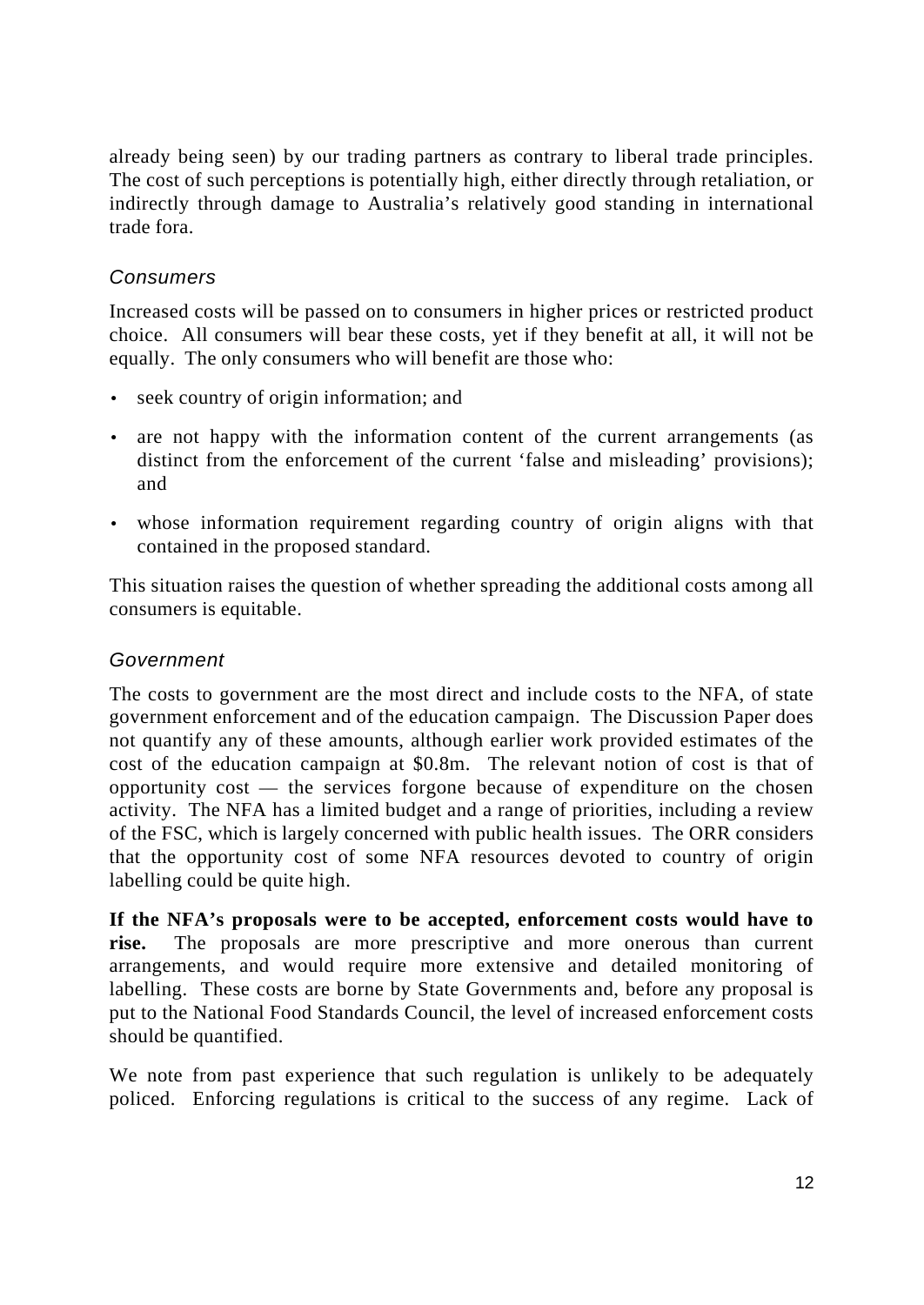enforcement not only makes a scheme ineffective, but can render consumers worse off. Without adequate policing, producers will not change behaviour, but some consumers may act as if the regulation were obeyed. While the ORR doubts that an education campaign will clarify the meaning of origin descriptors effectively, some consumers will change their perceptions of what various descriptors mean. If, in the absence of adequate policing, labels do not accord with their newly assigned meaning, greater confusion is inevitable.

### *11. Conclusion*

The Government's approach to evaluating new regulations requires that:

- the objectives be clearly defined;
- alternative approaches be identified; and
- a broad indication of the costs and benefits of each approach be given.

The NFA states that the objectives of its draft standard on country of origin labelling are to provide consumers with information to allow informed purchasing decisions, and to prevent fraud and deception. The ORR considers that only the first objective is relevant in this case. Fraud and deception are already prohibited under the TPA and the draft standard will not in itself prevent intentionally misleading claims.

Whether or not a new regulation is warranted, to overcome perceived confusion over country of origin labelling among consumers, depends on the scale of the problem and the likely effectiveness of the proposed regulation. Possible alternative responses include:

- stricter enforcement of the current regime;
- issuing (or reissuing) of guidelines by the TPA to clarify how the courts have interpreted various descriptors;
- greater reliance on, and publicity of, industry codes of practice.

The NFA has not adequately examined the costs and benefits of such alternatives. And it proposes changes to the country of origin requirements that would make the Australian standards the most prescriptive in the world.

The ORR concludes that a case has not been established to support the draft variations. The discussion paper does not demonstrate that there is significant or widespread concern in the community over the issue. In addition, the proposal seeks to define what certain phrases mean, independently of how these phrases are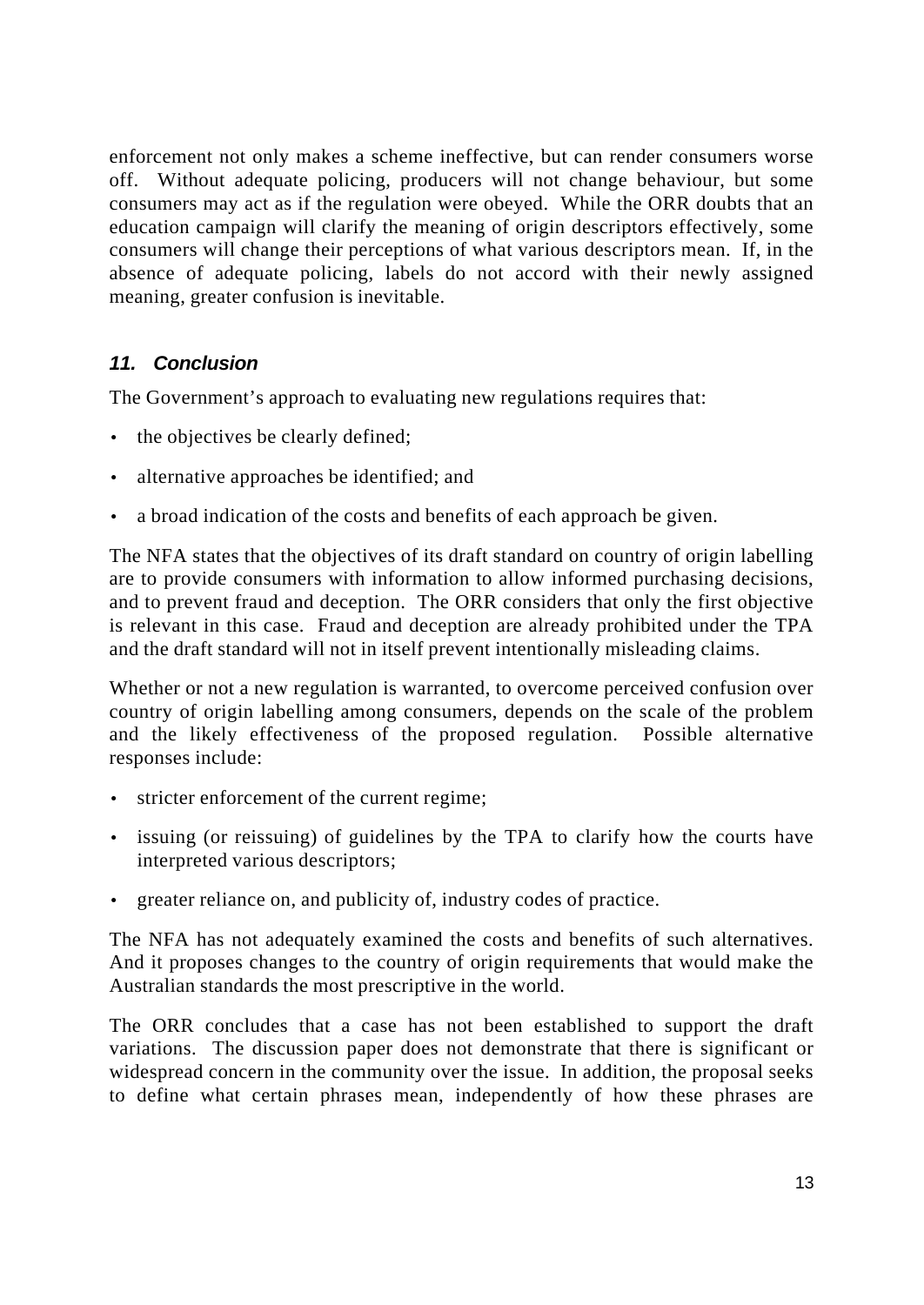understood in the community. Attempting to reduce complex concepts of 'Australian-ness' to simple descriptors is likely to result in greater confusion among consumers. The ORR does not consider than an education campaign would be successful in overcoming such confusion.

While the benefits are not apparent, significant costs would be imposed on the government, Australian firms (including importers), and ultimately consumers — in higher prices and reduced product choice.